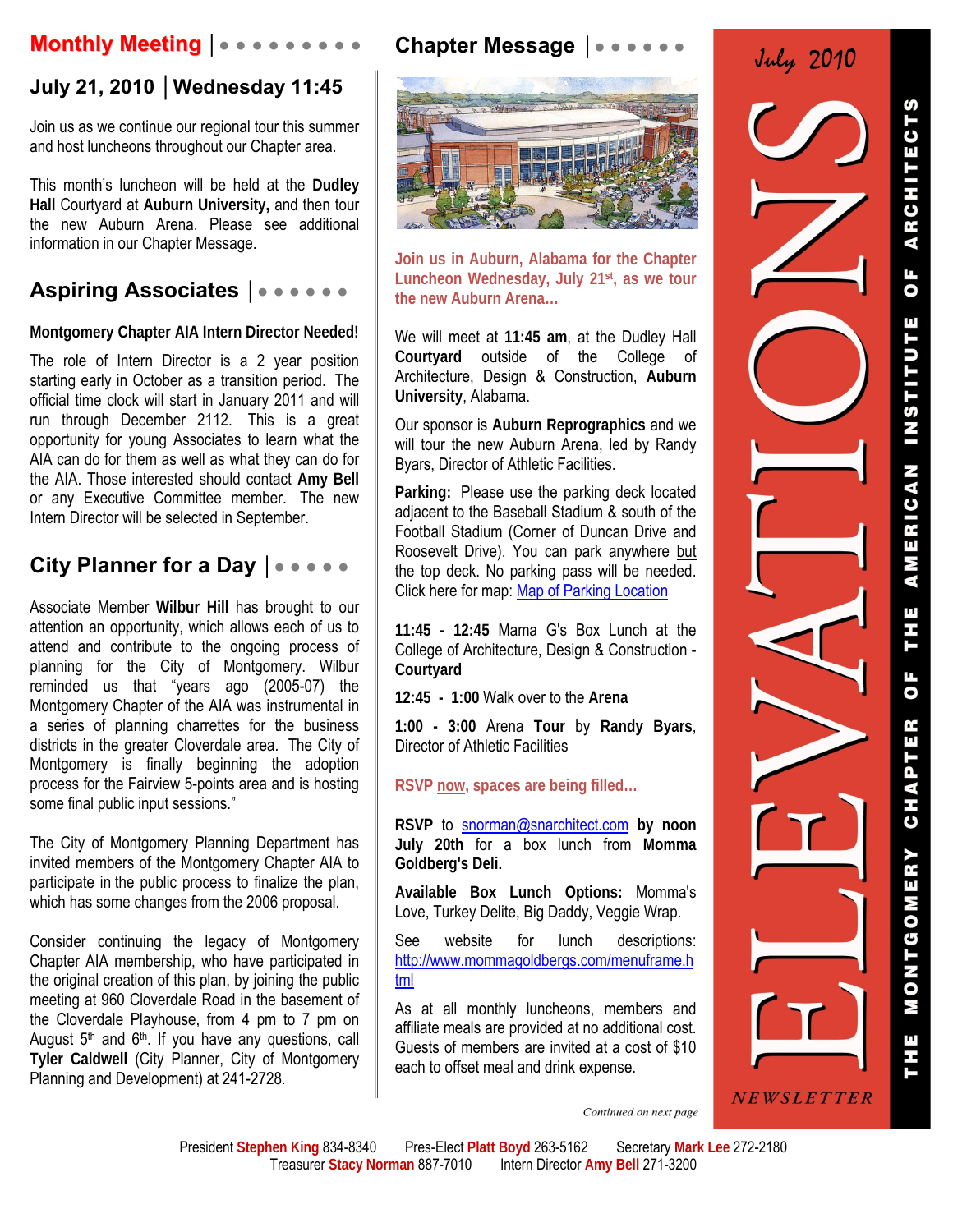#### **June Meeting Recap | ● ● ● ● ● ● ●**



Our June speaker Greg Parsons, Auburn University Architect and Director of Facilities Design.

June's meeting and luncheon was held in the shade of the rear veranda of the Robert Trent Jones Golf Trail at Capitol Hill in Prattville. Chapter President **Stephen King** opened the meeting by welcoming members, affiliates, sponsors, and guests. Stephen reminded attendees about the July Luncheon and Tour of the Auburn Arena, and the August Luncheon and CEU Event.

**Richard Meinert** recognized and offered thanks to the team who orchestrated and contributed to the days activities, including the morning CEU Seminars, Luncheon, and the Auburn University College of Architecture, Design & Construction Benefit Golf Tournament.

Richard also announced that Auburn University CADC Dean **Dan Bennett** will be retiring as Dean.

**Tara Jones** of Auburn University CADC thanked all participants and speaker Greg Parsons. Tara also noted that the Atlanta Auburn Building Science Alumni Committee, represented by **Kelly Pennington**, was raising funds for a Visiting Industry Professor Endowment in the McWhorter School of Building Science, with an upcoming drawing for a Harley Davidson Motorcycle.

Stephen recognized sponsor **Jenkins Brick Company**, and Richard Meinert then introduced luncheon speaker **Greg Parsons**, Auburn University Architect and Director of Facilities Design. During Greg's time at Auburn, the University has constructed over 2 million gross square feet, renovated over 1 million gross square feet, and completed Capital projects totaling more than \$900 million in Project Cost.

With all June business concluded, we were adjourned by the President.

### **Award Nominations Due |● ● ● ●**

The **Alabama's Distinguished Architect Award** is established and administered by AAF to bring recognition to individual architects whose exemplary career achievements and outstanding service to society and the profession elevates them to a posture of distinction among their peers.

*Eligibility:* Any architect, alive or deceased, who the board believes qualified, who practiced or practices Architecture in the State of Alabama over a significant period of their architectural career or who has significant ties to the State of Alabama through education or achievement, is eligible to receive Alabama's Distinguished Architect Award.

*Submissions:* Those wishing to nominate a candidate shall submit the following: 1) Nomination letter outlining candidate's credentials and distinctive achievements. 2) Brief biography of nominee, including education, honors, publications, offices, presentations and career achievements as they relate to this Award.

The **Alabama's Distinguished Building Award** is established and administered by the AAF to bring recognition to individual public buildings that exemplify the use of sound architectural design to develop a lasting image of timeless quality within the community they are located, serving as catalyst for growth and advancement of an area and the profession of architecture.

*Building Eligibility:* Any existing building, regardless of age, constructed and currently owned by a public entity in the State of Alabama is eligible for nomination.

*Submissions:* Those wishing to nominate a building shall submit the following: 1) Building Name and Brief Description of Function/History. 2) Building Location and Date of Construction. 3) Supporting Photographs (five interior, five exterior).

Submissions shall be provided to the Chapter's Board of Directors by **July 20, 2010**. The Board shall review and submit one nomination for each category to AAF. Winner will be announced at annual Alabama Council AIA Awards Banquet and Gala.



Morning CEU Seminar attendees ready for knowledge…